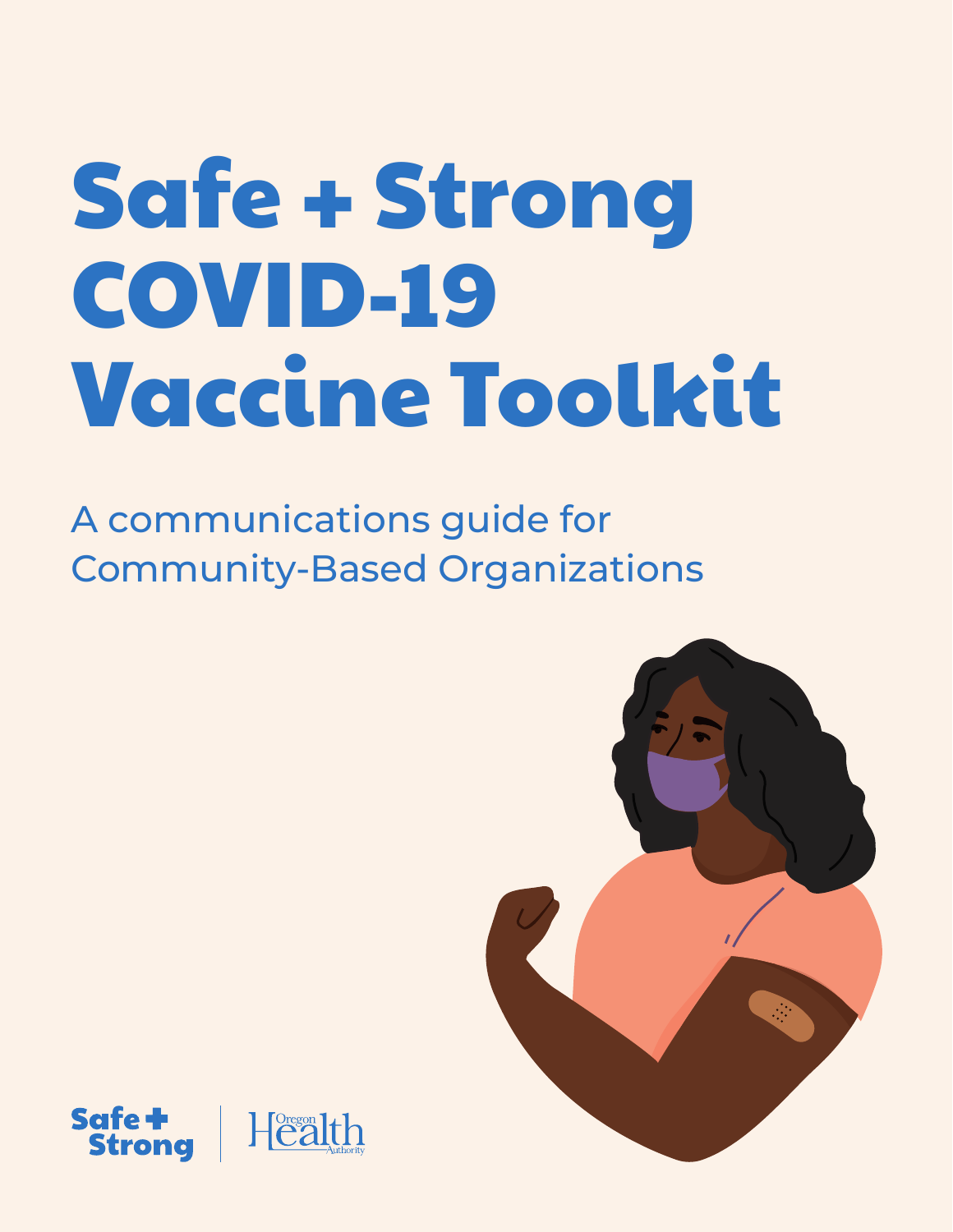<span id="page-1-0"></span>**2** | Safe + Strong COVID-19 Vaccine Toolkit

### Table of Contents

#### **Download all toolkit materials**

| Amharic*            | Marshallese <sup>*</sup> | Spanish              |
|---------------------|--------------------------|----------------------|
| Arabic <sup>*</sup> | Oromo <sup>*</sup>       | Swahili*             |
| Chuukese*           | Palauan <sup>*</sup>     | Tigrinya*            |
| English             | Pohnpeian <sup>*</sup>   | Traditional Chinese* |
| Hmong <sup>*</sup>  | Russian <sup>*</sup>     | Vietnamese*          |
| Korean*             | Simplified Chinese*      | $Yap^*$              |
| Kosrae*             | Somali (Maxaa)*          | *Coming soon         |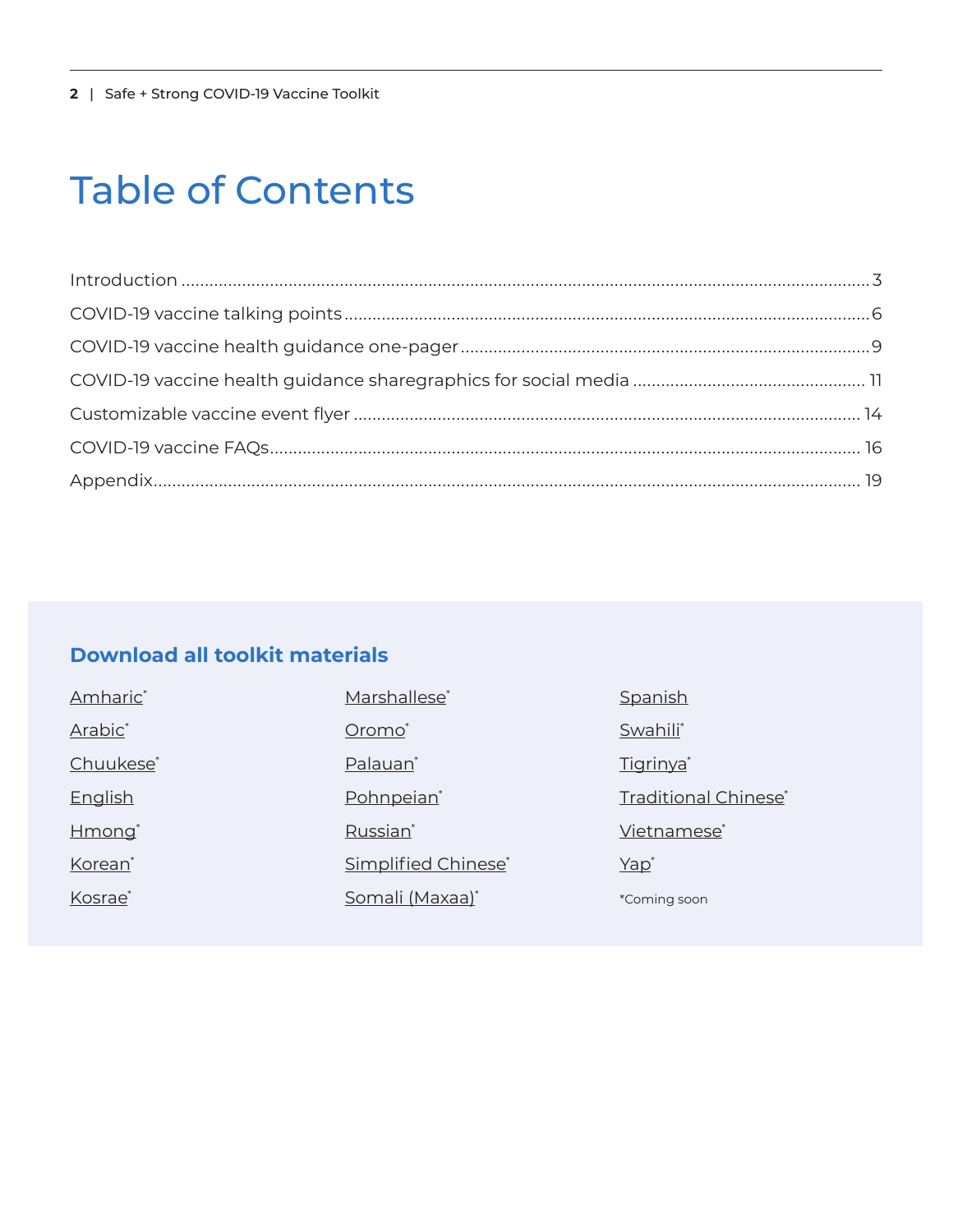# <span id="page-2-0"></span>Introduction

### Safe + Strong

As our communities continue to face the COVID-19 pandemic, we know its effects in our country and state have disproportionately affected communities of color, people with disabilities and older adults. Long-standing social inequities—discrimination, ageism, ableism, poverty and racial and ethnic disparities in housing and health care have placed communities of color and people with disabilities at significantly higher risk of getting sick and dying from COVID-19.

To meet this challenge, Brink Communications, in collaboration with the Oregon Health Authority, has worked to advance the state's ongoing efforts to alleviate the immediate impacts of the COVID-19 pandemic in Oregon. In April 2020, Brink developed Safe + Strong — a digital campaign and resource hub designed to equip communities in Oregon with culturally responsive and linguistically accessible lifesaving information to stay safe and healthy.

Further, Brink designed and developed a technical assistance program informed by community needs and insights from organizational leaders, providing healthspecific guidance to be distributed by Community-Based Organizations (CBOs) across the state.

Through the technical assistance program, Safe + Strong continues to build capacity for Community-Based Organizations serving communities most affected by COVID-19, including Black, Latinx, Asian American, Pacific Islander, immigrant and refugee populations.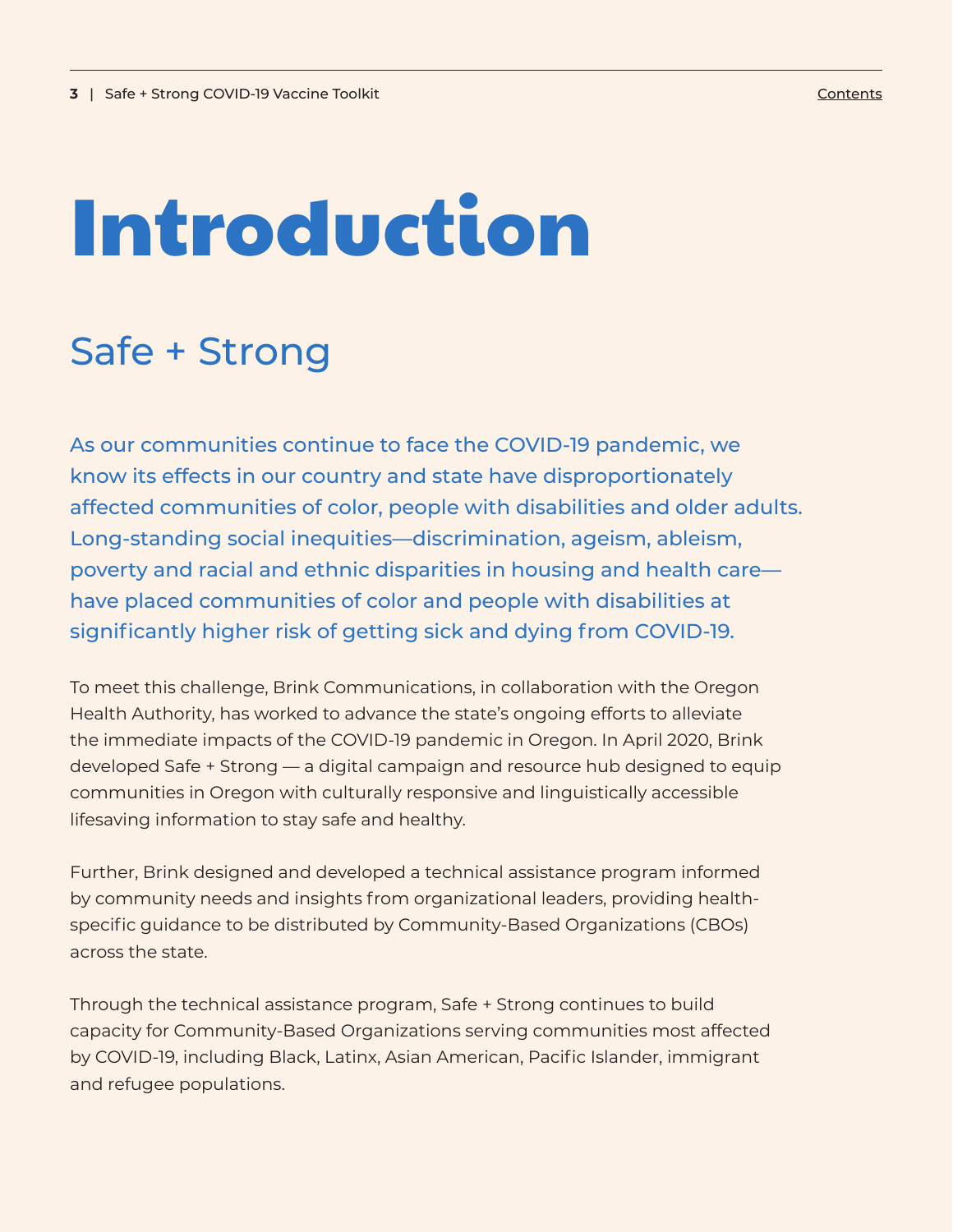### Toolkit overview

The following set of materials is intended to support CBOs in your COVID-19 public health education and outreach efforts. These materials will operate as a toolkit that provides key information about the COVID-19 vaccines to support your work to raise awareness about vaccine safety and efficacy.

This toolkit will also help CBOs continue to promote key risk mitigation behaviors within the communities you serve, as awareness and access to the COVID-19 vaccines grow. Included in this toolkit are:

- ▶ Talking points to use when communicating key information about vaccine safety, efficacy and availability
- ▶ COVID-19 vaccines health guidance one-pager
- ▶ COVID-19 vaccines health guidance sharegraphics for social media
- ▶ Customizable vaccine event flyer
- ▶ COVID-19 vaccines FAQs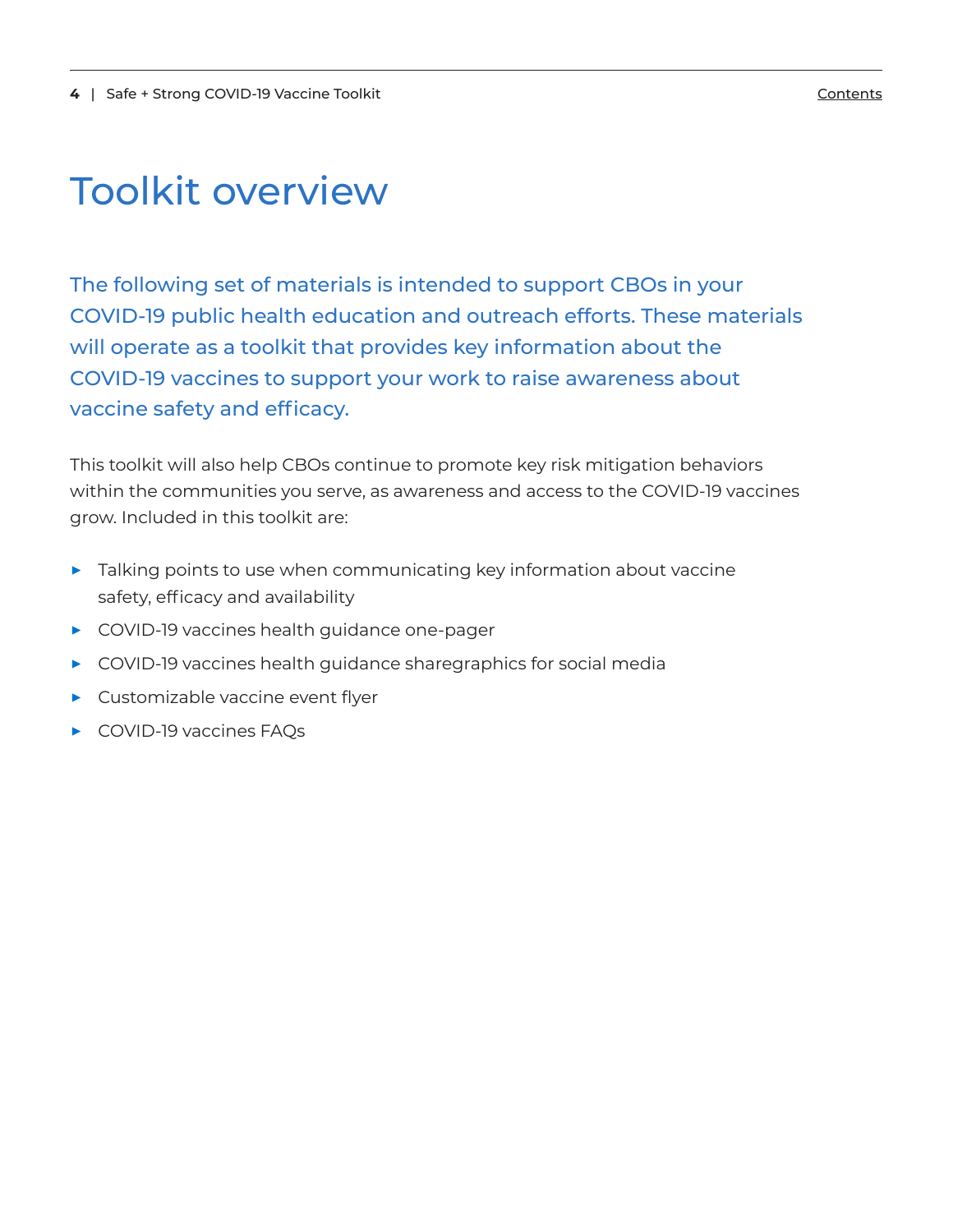### Recommendations and best practices for use of materials.

To make use of these materials, we recommend that you share them in the appropriate channels with your audience. For some organizations, social media is the best platform, and for other communities, print and mail options are most effective.

That's why all of the shareable materials in this toolkit are designed to be easily printed or shared digitally depending on your audience. If you need help with printing please contact [rhonda@brinkcomm.com](mailto:rhonda%40brinkcomm.com?subject=) through the Safe + Strong Technical Assistance program.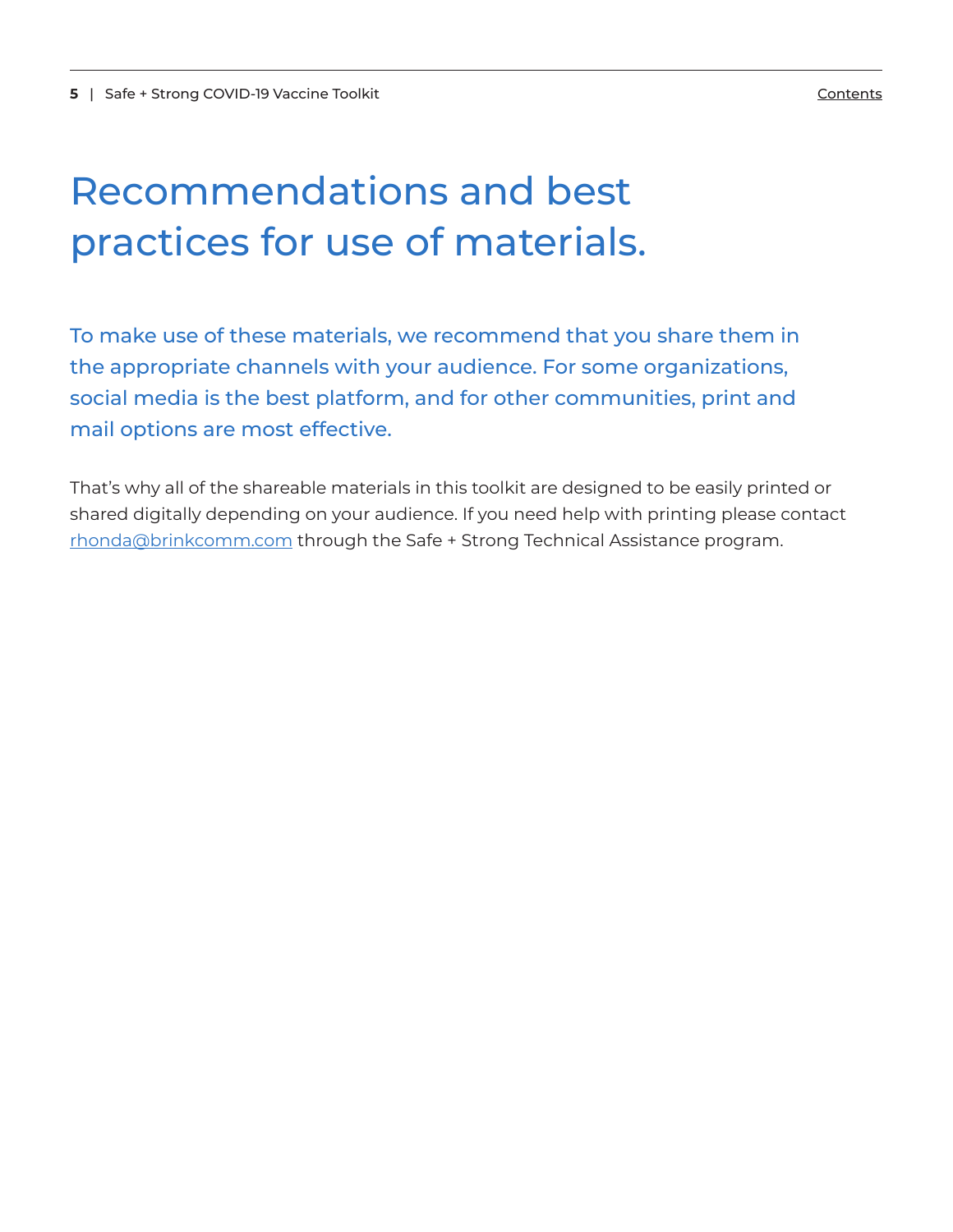# <span id="page-5-0"></span>COVID-19 vaccine talking points

#### **Download talking points**

Amharic<sup>\*</sup> Arabic<sup>\*</sup> Chuukese\* [English](https://drive.google.com/file/d/1Jb-bci6JSlhbe2ZeLtyLRP76wjqnZzkE/view) Hmong\*

\*Coming soon

Korean\* Kosrae\* Marshallese\* Oromo\* Palauan\*

Pohnpeian\* Russian\* Simplified Chinese\* Somali (Maxaa)\* [Spanish](https://drive.google.com/file/d/1L1LVgzkjxQRYf2nZSwQW1juCfvNvYLan/view)

Swahili\* Tigrinya\* Traditional Chinese\* Vietnamese<sup>\*</sup> Yap\*

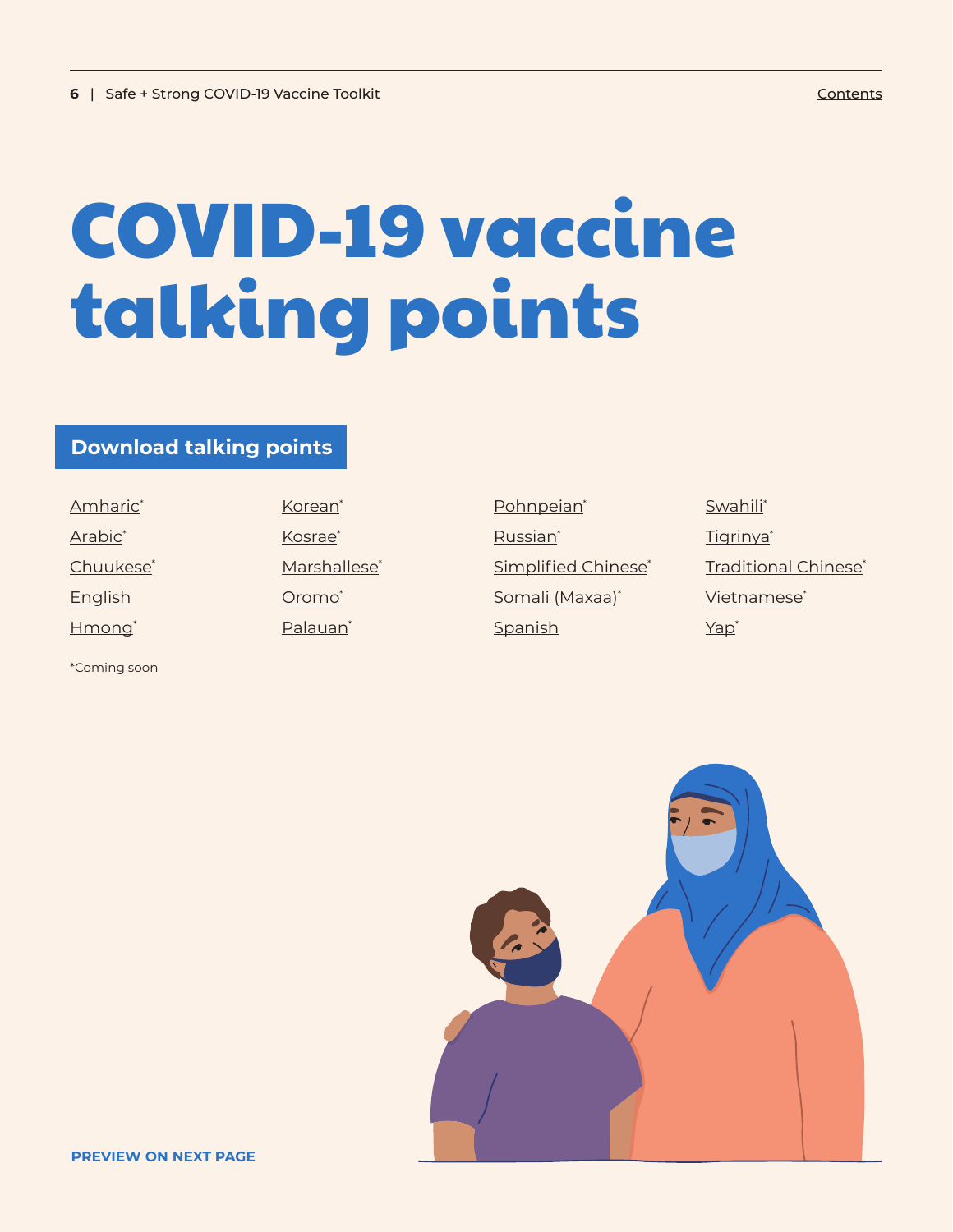

#### **There are many questions about how the COVID-19 vaccine works, where and when we can get it, and how it will help keep our communities safe.**

We must consider our communities' lived experience, historical trauma and identities that inform the way people think, talk, and feel about the COVID-19 vaccines.

The following set of key COVID-19 vaccine talking points can be used to summarize the most important, high-level information available at this time. These talking points are meant to be a starting place to talk about the vaccine — please use them in your outreach to communities.

#### **Talking points:**

- ▶ All of the COVID-19 vaccines protect us from getting sick with COVID-19.
- ▶ Like all vaccines, the COVID-19 vaccines teach your body to fight against the virus and protect you from getting sick.
- ▶ Starting April 19, everyone in Oregon 16 and older will be eligible to get a vaccine.



**Last updated: 4/22/21**

SafeStrongOregon.org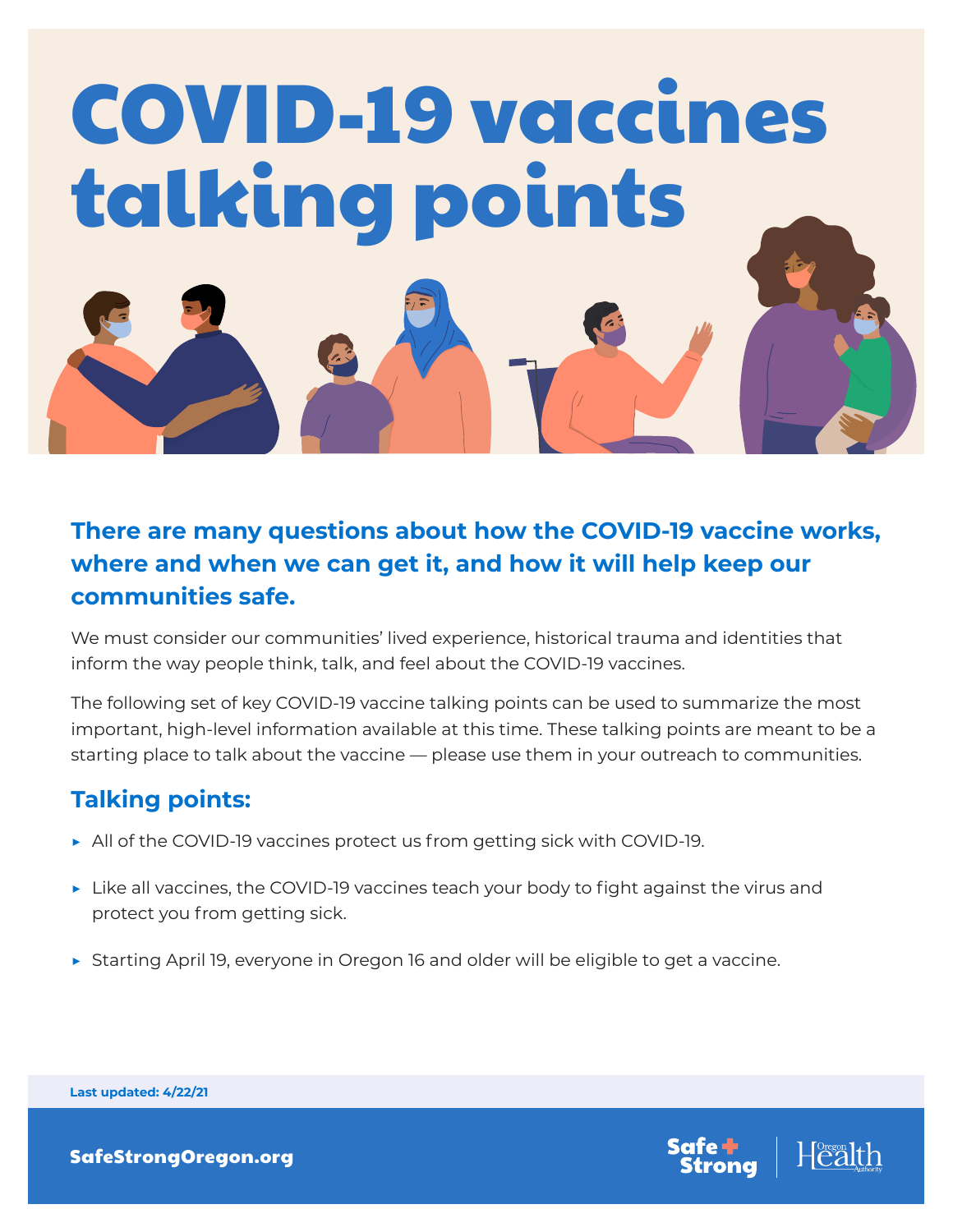- $\triangleright$  At this time, the only vaccine that's approved for minors who are 16 and 17 years old is the Pfizer vaccine.
- ▶ Everyone in Oregon will be able to get the vaccine soon, but right now, we do not have enough doses for everyone. In addition, the vaccine is free for everyone, even if you don't have health insurance.
- $\triangleright$  Everyone will be able to get the COVID-19 vaccine, no matter your immigration status. You may be asked for your name and phone number when you get the vaccine, but that information is private.
- $\triangleright$  You can find the latest information about how to get the vaccine at govstatus.egov.com/find-covid-19-vaccine, and govstatus.egov.com/find-covid-19-vaccine/es in Spanish, including events and information in your county.
- ▶ Vaccines may also be available at local pharmacies. Not all pharmacies have the vaccine, so check to make sure before you go. Visit vaccinefinder.org to find the vaccine location closest to you. Right now, the Vaccine Finder website is only available in English. If you need help in another language, call 211.
- $\triangleright$  COVID-19 vaccines have passed many tests to make sure they are safe.
- $\triangleright$  They have been tested with thousands of people around the world. Black, Indigenous, Latino/a, Asian American, Pacific Islander and communities of color have chosen to be part of these studies to make sure the vaccines are safe for our communities.
- $\triangleright$  The tests have shown that the vaccines are safe and work to protect people from getting sick with COVID-19.
- ▶ You cannot get COVID-19 from the vaccine. None of the vaccines carry the live COVID-19 virus, so you can't get COVID-19 from them.
- ▶ Until everyone in Oregon gets the vaccine, we need to keep being safe. Even after you get the vaccine, it's important to protect others by continuing to wear a mask, staying 6 feet apart, and keeping gatherings small and outdoors whenever possible.



**Last updated: 4/22/21**

SafeStrongOregon.org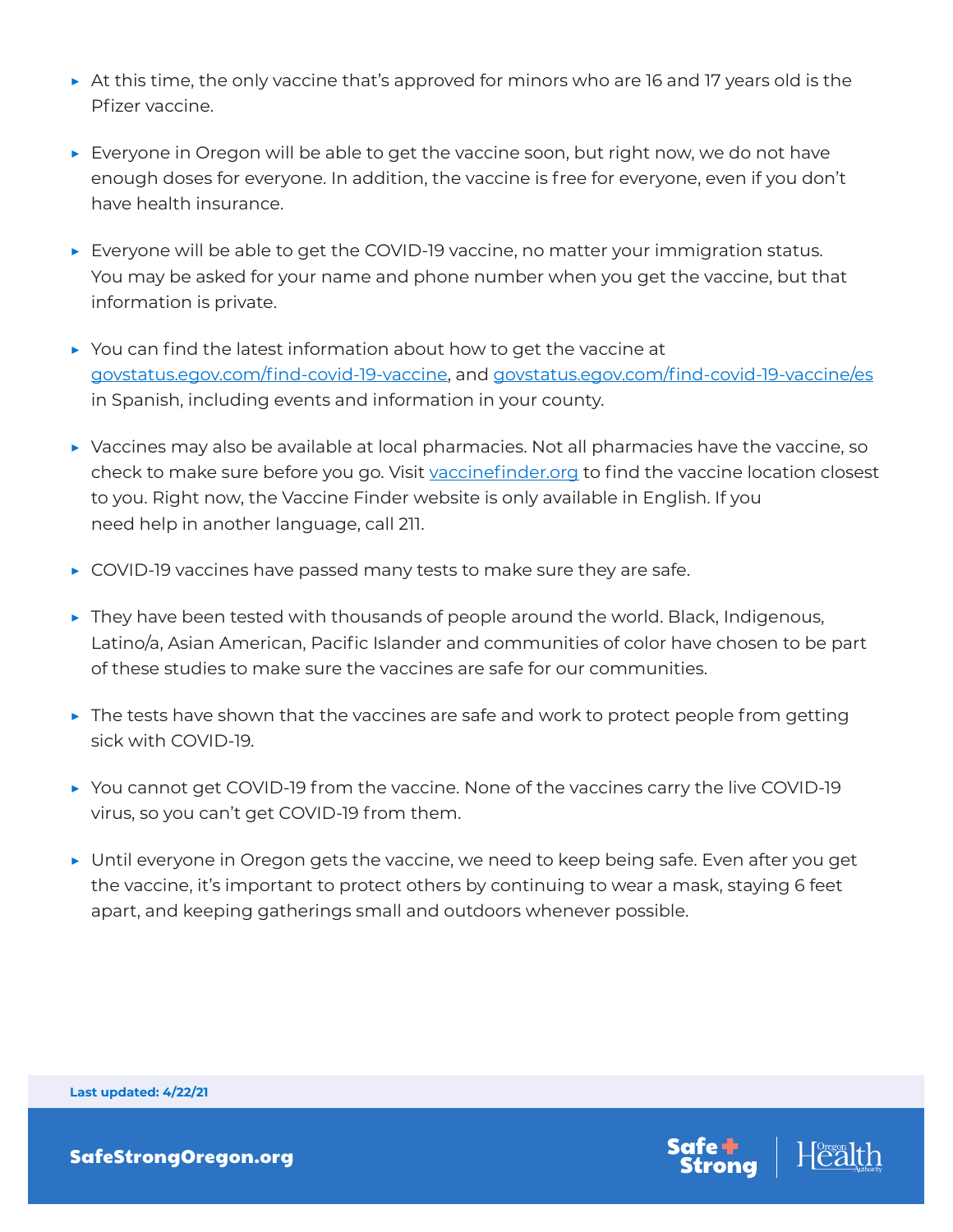# <span id="page-8-0"></span>COVID-19 vaccine health guidance one-pager

#### **Download one-pager**

Amharic<sup>\*</sup> Arabic<sup>\*</sup> Chuukese\* [English](https://drive.google.com/file/d/1TY2gZz1CNlBTJF2LXCX3456rxrUiKM-m/view) Hmong\*

\*Coming soon

Korean\* Kosrae\* Marshallese\* Oromo\* Palauan\*

Pohnpeian\* Russian\* Simplified Chinese\* Somali (Maxaa)\* **[Spanish](https://drive.google.com/file/d/1lKADoxq5wpdk0HNdD7n3RBrYchVCFrzQ/view)** 

Swahili\* Tigrinya\* Traditional Chinese\* Vietnamese<sup>\*</sup> Yap\*

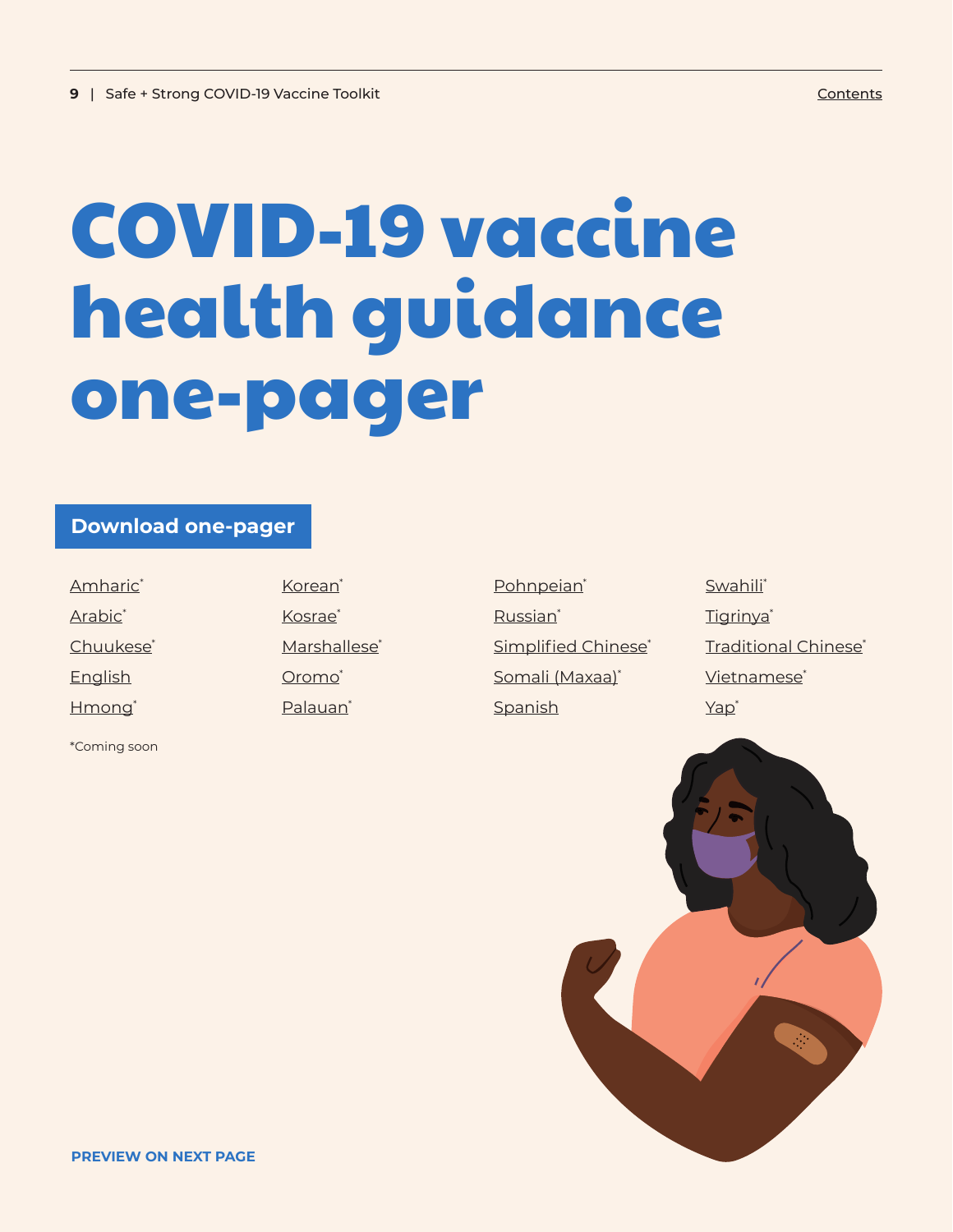### COVID-19 vaccines save lives

The COVID-19 vaccines help us protect ourselves and the people we love. Do you have questions about their safety and how they work? Here are some tips.





#### **Are the COVID-19 vaccines safe?**

#### **Yes. The COVID-19 vaccines are safe, even if you are pregnant.**

- ▶ Thousands of people around the world have volunteered to study their safety.
- $\blacktriangleright$  The tests show they are safe and effective at keeping people protected from COVID-19.



#### **How do COVID-19 vaccines work?**

#### Like all vaccines, the COVID-19 vaccines teach your body how to fight **against the virus.**

▶ Your body creates antibodies to fight off COVID-19. This keeps your body strong, and protects you from getting sick.



#### **After I get the vaccine, do I still need to wear a mask and be careful around others?**

#### **Until we all get the vaccine, it's important to protect the people around us.**

- $\triangleright$  Keep wearing a mask
- ▶ Stay away from others if you're sick
- ▶ Wash your hands often
- ▶ Stay 6 feet apart from people you don't live with
- ▶ Keep gatherings small and outdoors when possible

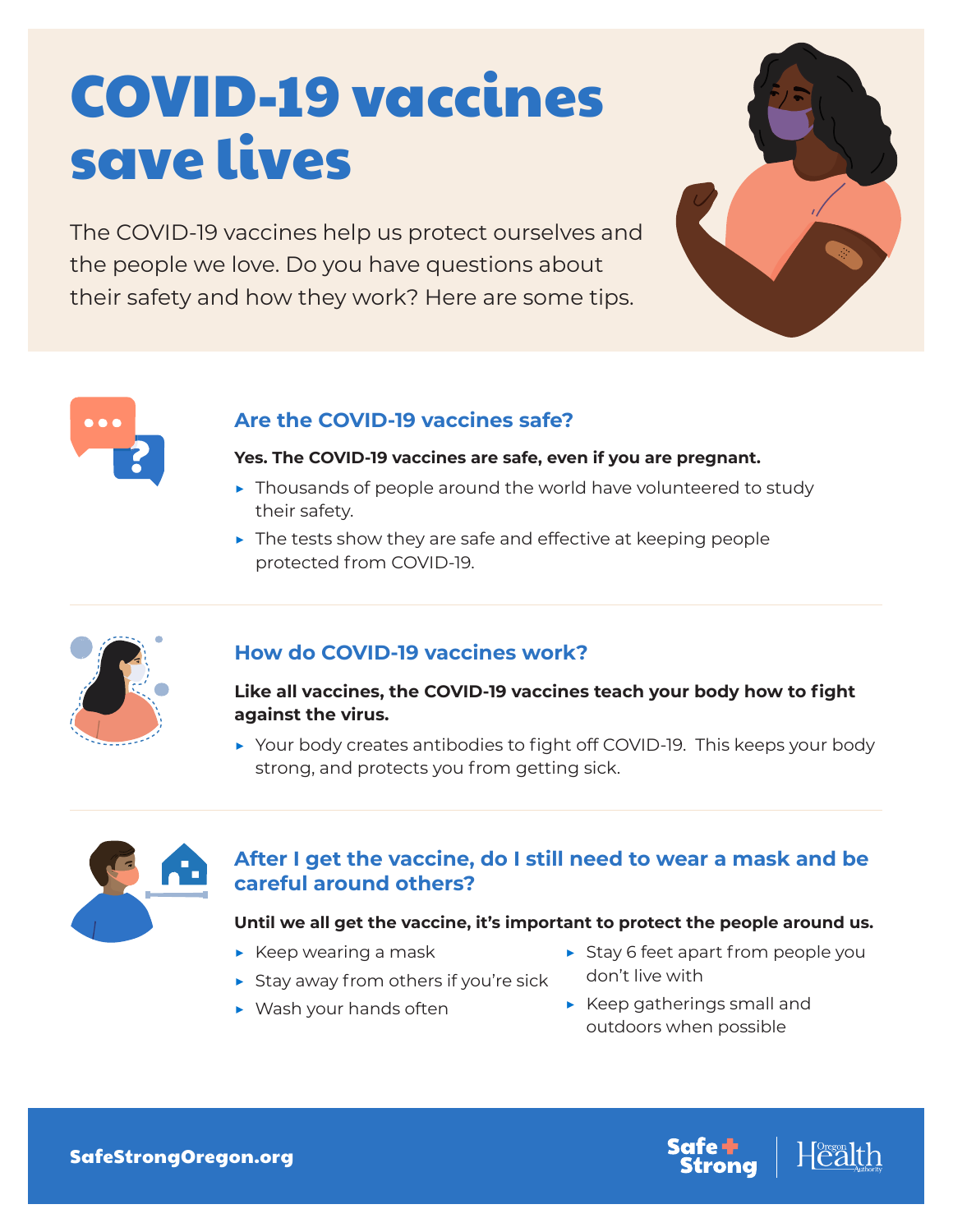## <span id="page-10-0"></span>COVID-19 vaccine health guidance sharegraphics for social media

#### **Download all sharegraphics**

Amharic<sup>\*</sup> Arabic<sup>\*</sup> Chuukese<sup>\*</sup> **[English](https://drive.google.com/drive/folders/1xkieZyHrWZ0FwpXm_fShtfm2ZOgEO0Lu)** Hmong\*

Korean<sup>\*</sup> Kosrae\* Marshallese<sup>\*</sup> Oromo\* Palauan\*

\*Coming soon

Pohnpeian<sup>\*</sup> Russian\* Simplified Chinese<sup>\*</sup> Somali (Maxaa)\* **[Spanish](https://drive.google.com/drive/folders/1Nki0yBYI7PH4HbrDgADeZFwm8Zd5Xq_F)** 

Swahili\* Tigrinya\* Traditional Chinese\* Vietnamese\* Yap\*

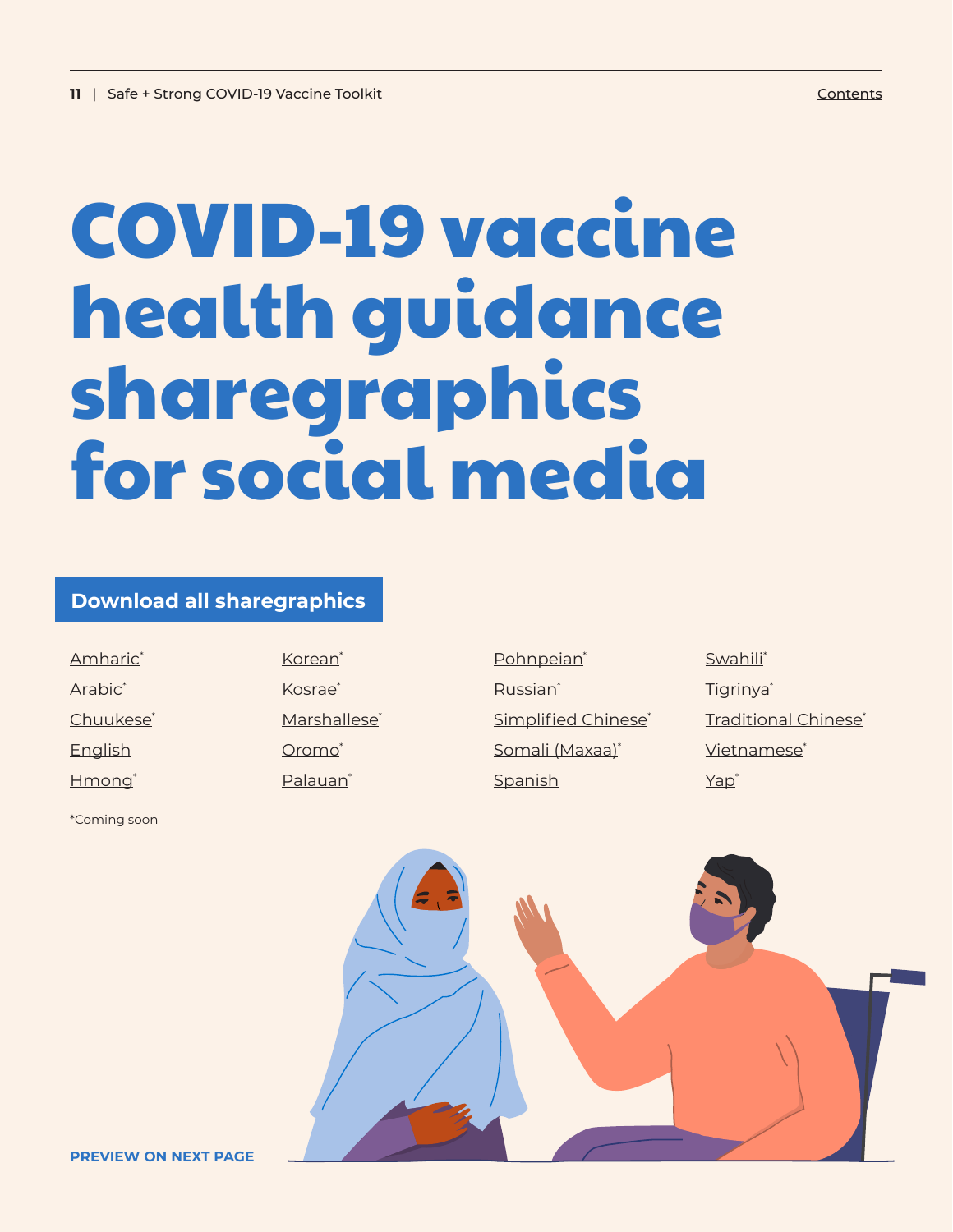#### **Sharegraphic 1**

**Alt text for image:** A green hand holding a green heart.

#### **Body copy for social post:**

The COVID-19 vaccines are safe and effective. They have been tested with thousands of people around the world, including Black, Indigenous, Latino/a and people of color. They're safe for our communities and will help us stop the spread of COVID-19. To learn more about the COVID-19 vaccines, visit [SafeStrongOregon.org/vaccines](http://SafeStrongOregon.org/vaccines)



#### **[Download Sharegraphic 1](https://drive.google.com/file/d/1_BEWhix0icSJuHFcoz9d1XqDfIhNKAmA/view)**

#### **Sharegraphic 2**

**Alt text for image:** A green speech bubble with a question mark

#### **Body copy for social post:**

The COVID-19 vaccines are safe and effective. They have been tested with thousands of people around the world, including Black, Indigenous, Latino/a and people of color. The tests have shown they are safe for our communities and they work to keep people from getting sick with COVID-19. To learn more about the COVID-19 vaccines, visit [SafeStrongOregon.org/vaccines](http://SafeStrongOregon.org/vaccines)



#### **[Download Sharegraphic 2](https://drive.google.com/file/d/1evt_W9qi05FQJXFQb9a64cGzD1Qzc7xt/view)**

#### **Sharegraphic 3**

**Alt text for image:** A green bottle of COVID-19 vaccine

#### **Body copy for social post:**

Like most vaccines, the COVID-19 vaccines are given as a shot to the upper arm. The vaccines will make your body stronger to fight COVID-19 and protect you from getting sick. For some kinds of the COVID-19 vaccine, you will need to get more than one shot. Your second shot will be 3 or 4 weeks after your first. If you get this type of vaccine, it is important for you to get both shots for the vaccine to work. To learn more about the COVID-19 vaccines, visit [SafeStrongOregon.org/vaccines](http://SafeStrongOregon.org/vaccines)



#### **[Download Sharegraphic 3](https://drive.google.com/file/d/1oIBafgfnFfZquJhGYHAlzk-uSE8NadDL/view)**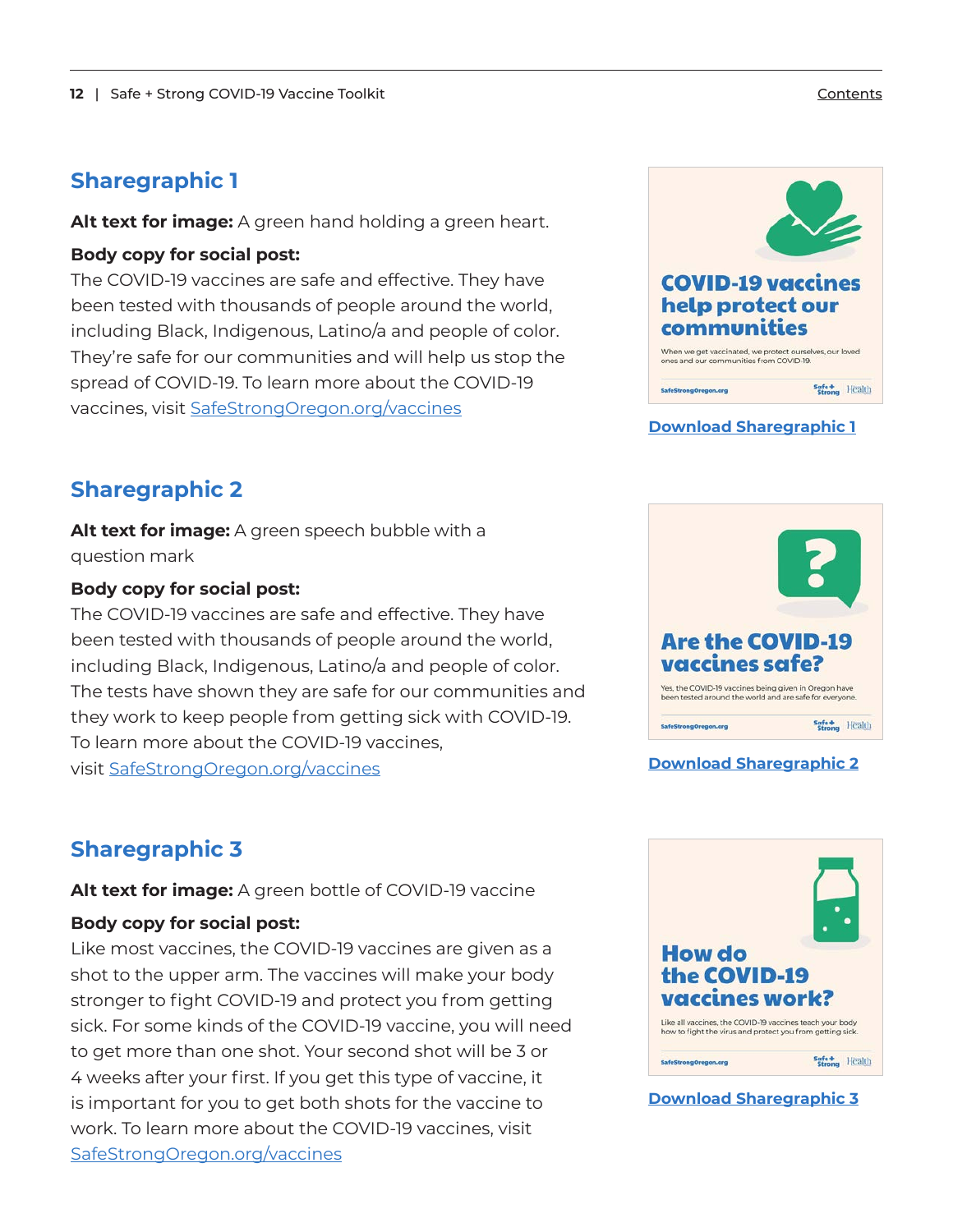#### **Sharegraphic 4**

**Alt text for image:** A green mask or face covering

#### **Body copy for social post:**

The COVID-19 vaccines are safe and effective and keep people from getting sick with COVID-19. Until everyone in Oregon has been vaccinated, it's safest to keep wearing masks, staying 6 feet apart and gathering in small groups. To learn more about the COVID-19 vaccine, visit [SafeStrongOregon.org/vaccines](http://SafeStrongOregon.org/vaccines)



#### **[Download Sharegraphic 4](https://drive.google.com/file/d/1pT7FHl0vdxUR9DbN64v4L4K19xsDaQ7r/view)**

#### **Sharegraphic 5**

**Alt text for image:** A group of three people in green

#### **Body copy for social post:**

It is important for everyone in Oregon to get the vaccine. You may be asked for your name and phone number when you get the vaccine, but that information is private. To learn more about the COVID-19 vaccines, visit [SafeStrongOregon.org/vaccines](http://SafeStrongOregon.org/vaccines)



**[Download Sharegraphic 5](https://drive.google.com/file/d/1vuywQ_6hs4aFda_4Ul6KxvGfAzb1thXg/view)**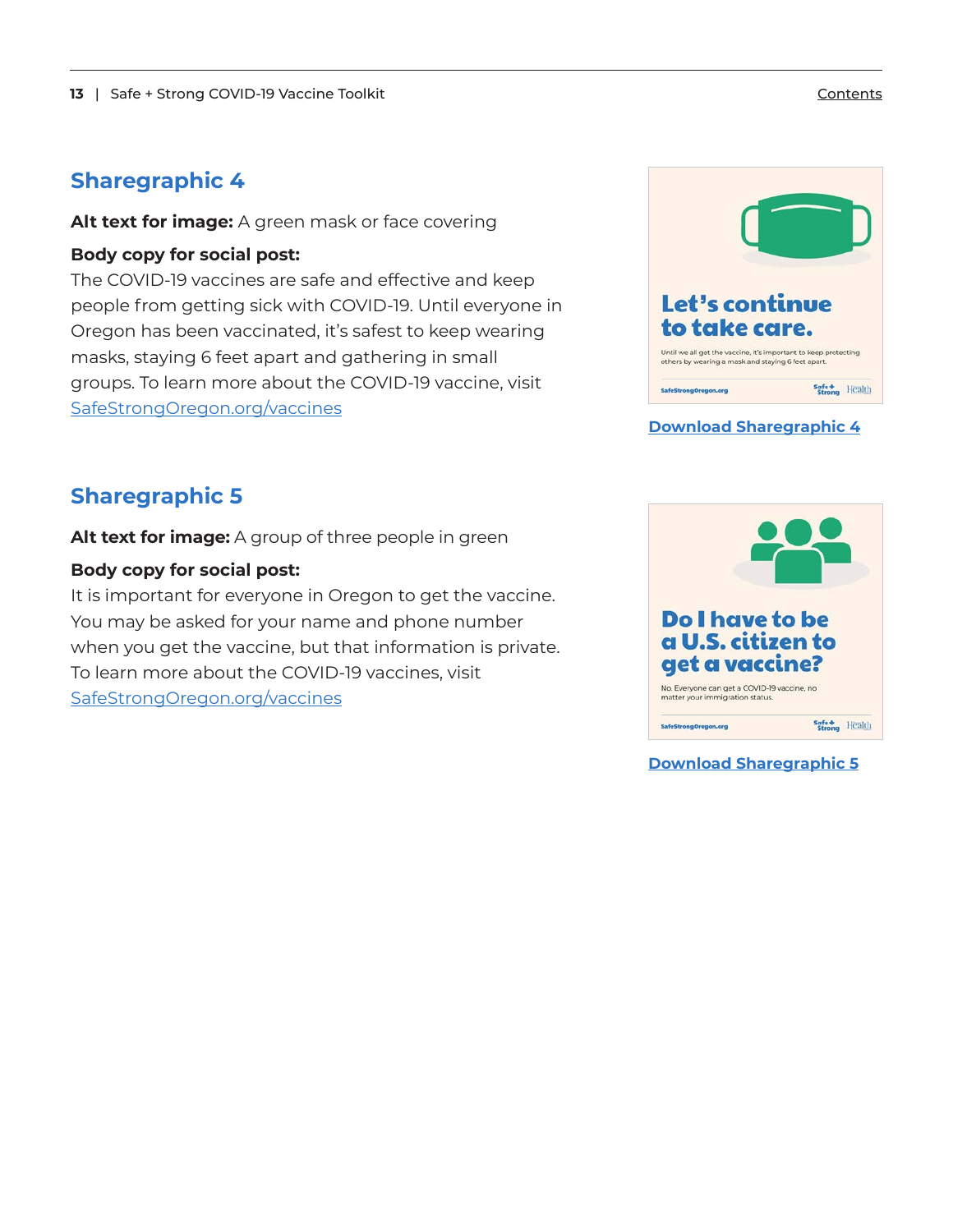# <span id="page-13-0"></span>Customizable vaccine event flyer

#### **Download and customize event flyer**

| Amharic*              |
|-----------------------|
| Arabic <sup>*</sup>   |
| Chuukese <sup>*</sup> |
| English               |
| Hmong <sup>*</sup>    |

\*Coming soon

Korean\* Kosrae\* Marshallese\* Oromo<sup>\*</sup> Palauan\*

Pohnpeian\* Russian\* Simplified Chinese\* Somali (Maxaa)\* [Spanish](https://drive.google.com/file/d/13pBG5jh7LNMeOiPh5PRpFI-dg2PsQqCt/view)

Swahili\* Tigrinya\* Traditional Chinese\* Vietnamese<sup>\*</sup> Yap\*



**PREVIEW ON NEXT PAGE**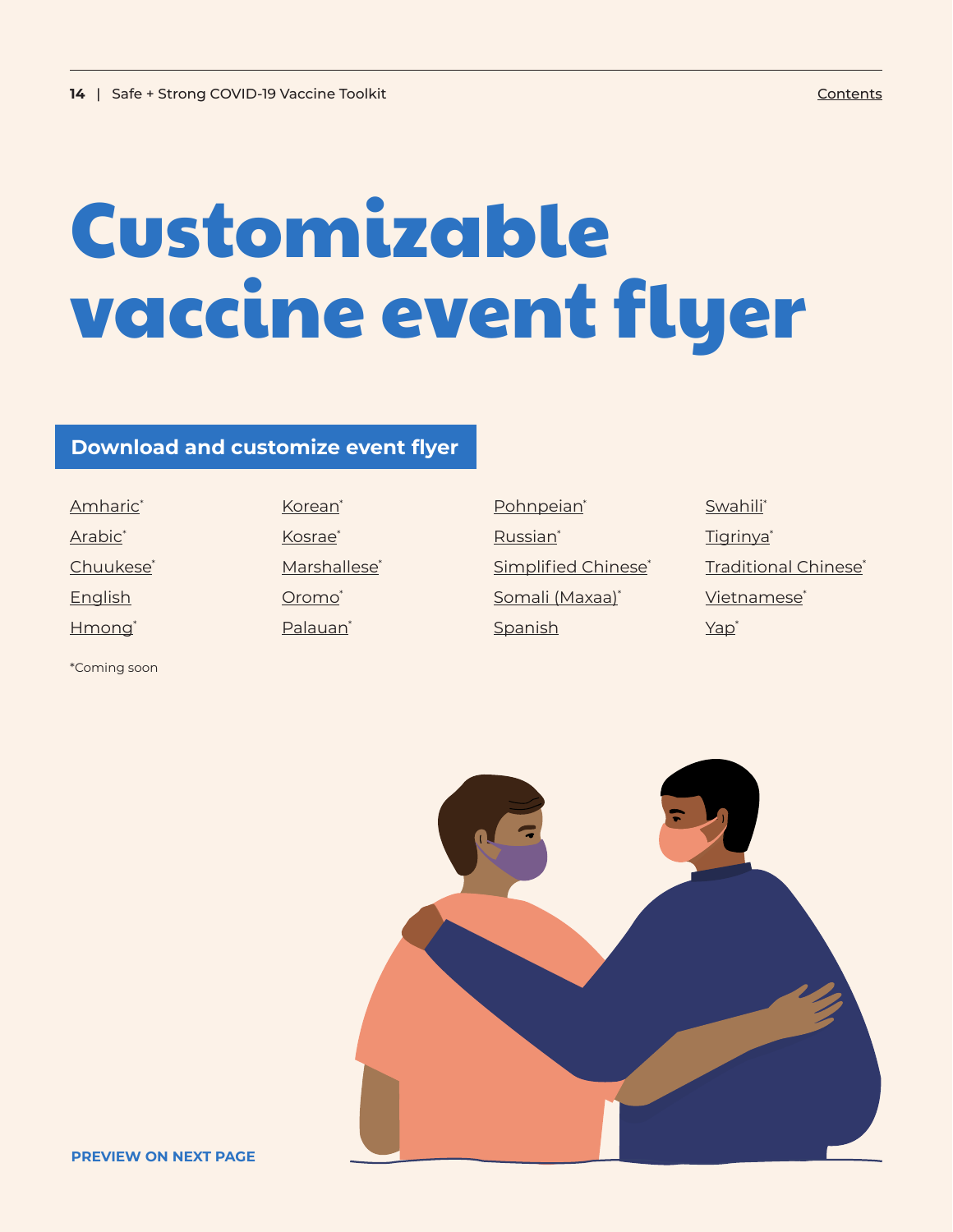

### **Get your COVID-19 vaccine** at our community event!

#### **[Event Name]**

The COVID-19 vaccines keep us and the people we love strong and protected from the virus.

All of the COVID-19 vaccines are safe and free for everyone in Oregon.

**Place logo here**





[insert location] [insert date and time line 2]

### Who can join?

Everyone is welcome!

Learn more: [insert contact info] [insert contact info line 2]

**SafeStrongOregon.org** 

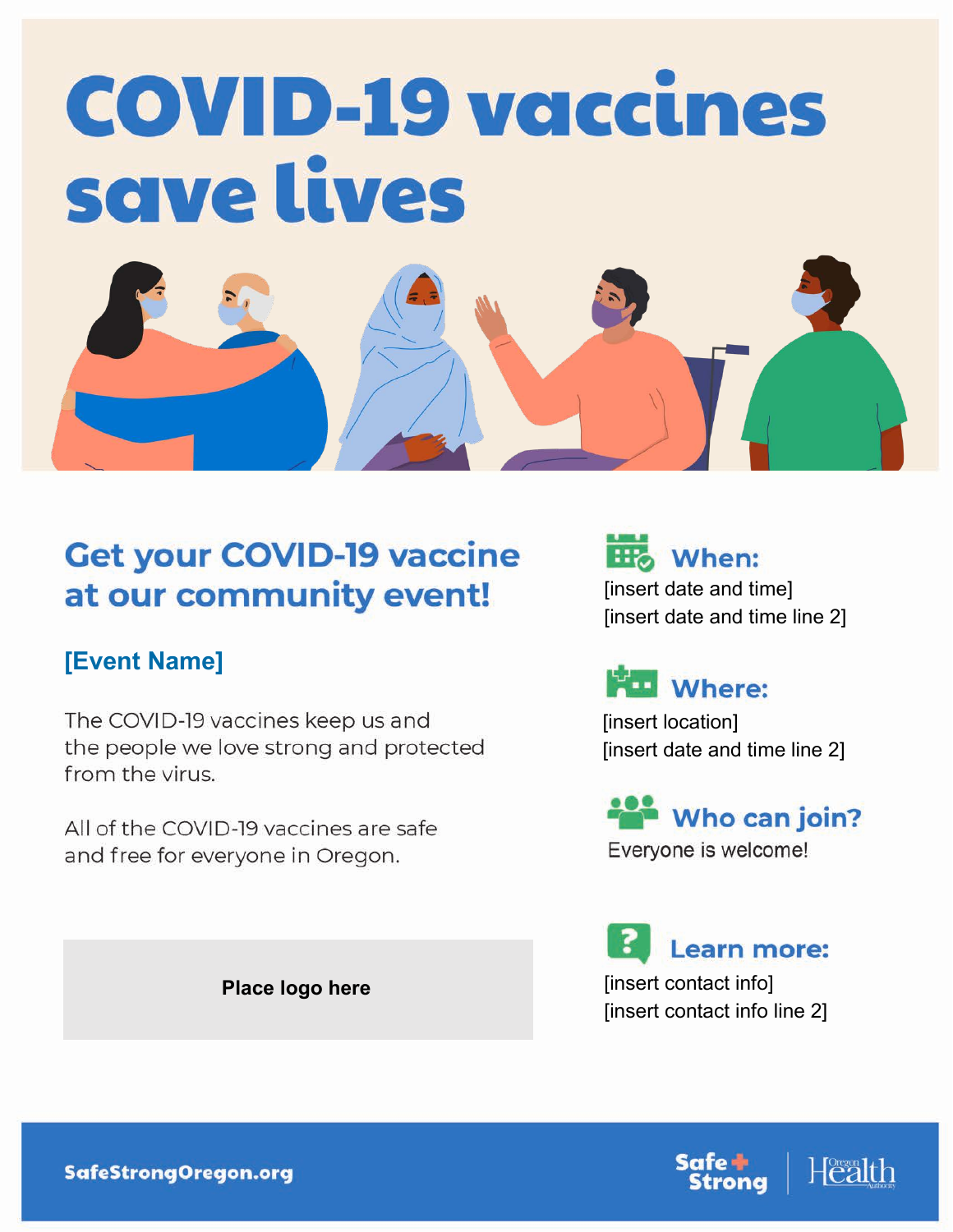# <span id="page-15-0"></span>COVID-19 vaccine FAQs

#### **Download FAQs**

Amharic<sup>\*</sup> Arabic<sup>\*</sup> Chuukese\* [English](https://drive.google.com/file/d/1r_SXKcmjpefCgG5tqqriS9I9dnhW5qSl/view) Hmong\*

\*Coming soon

Korean\* Kosrae\* Marshallese\* Oromo\* Palauan\*

Pohnpeian\* Russian\* Simplified Chinese\* Somali (Maxaa)\* **[Spanish](https://drive.google.com/file/d/1IUz49ykMlUHFiX1eUJkXeBKhYAchDgne/view)** 

Swahili\* Tigrinya\* Traditional Chinese\* Vietnamese<sup>\*</sup> Yap\*

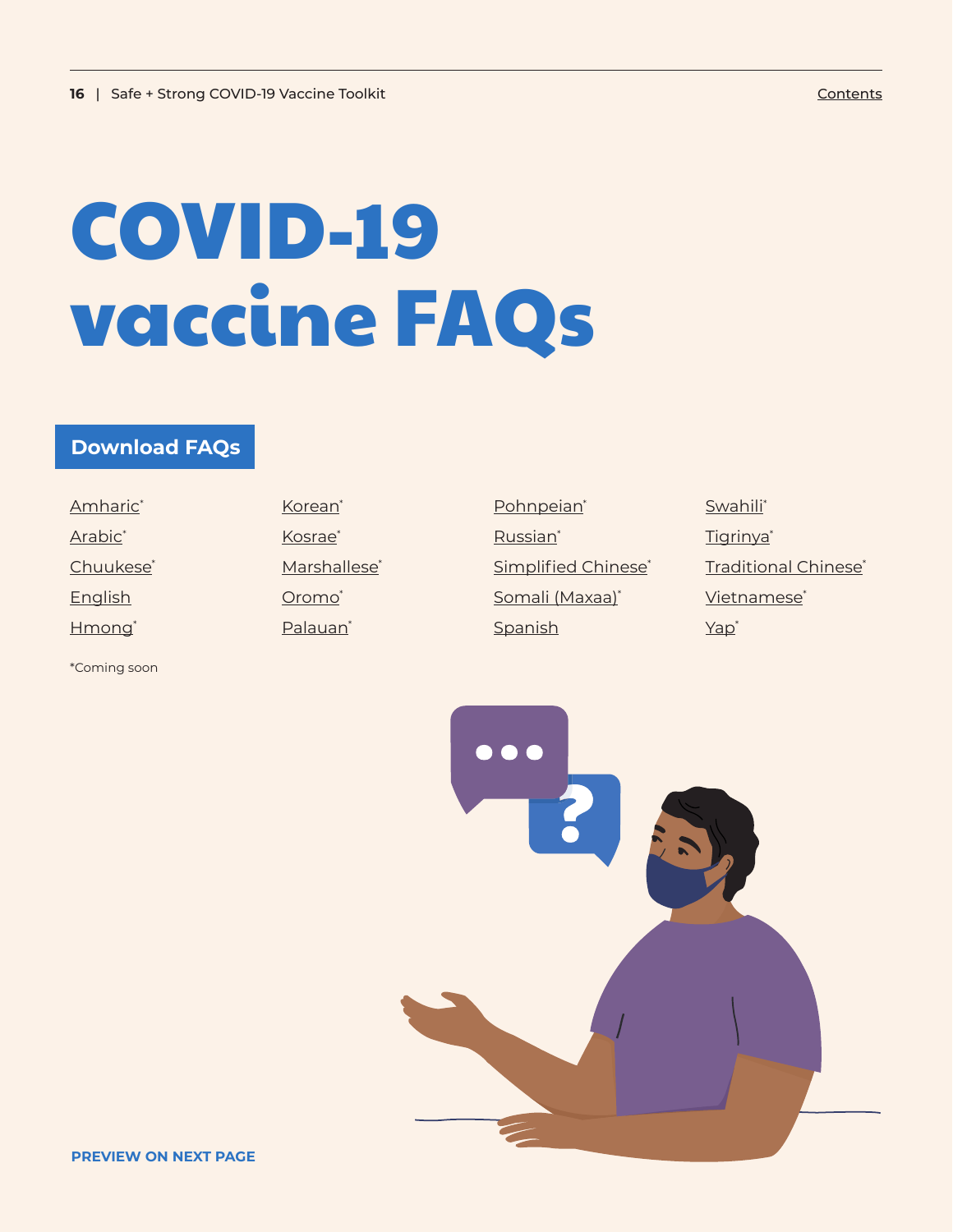## Questions about the COVID-19 vaccines?

#### **Safety, side effects and more.**

Before you get a COVID-19 vaccine, it's important to have your questions answered. Find answers about safety and how the vaccines work to protect our communities.

#### **What are the COVID-19 vaccines and how do they work?**

Like all vaccines, the COVID-19 vaccines teach your body to fight the virus and protect you from getting sick. The vaccines are given as a shot to your arm. For some vaccine options, you will need to get more than one shot. Your second shot will be 3 or 4 weeks after your first. If you get this type of vaccine, it is important to get both shots for the vaccine to work.

#### **Are the COVID-19 vaccines safe?**

Yes. The COVID-19 vaccines being given in Oregon are safe. The vaccines have been tested with thousands of people around the world. Black, Indigenous, Latino/a and people of color have chosen to be part of these research studies to make sure the vaccines are safe for our communities. We know they are safe and work very well to keep people from getting sick with COVID-19.

#### **Can I get COVID-19 from the vaccines?**

No, you cannot get COVID-19 from the vaccines. None of the vaccines contain the live COVID-19 virus, so you can't get COVID-19 from them.

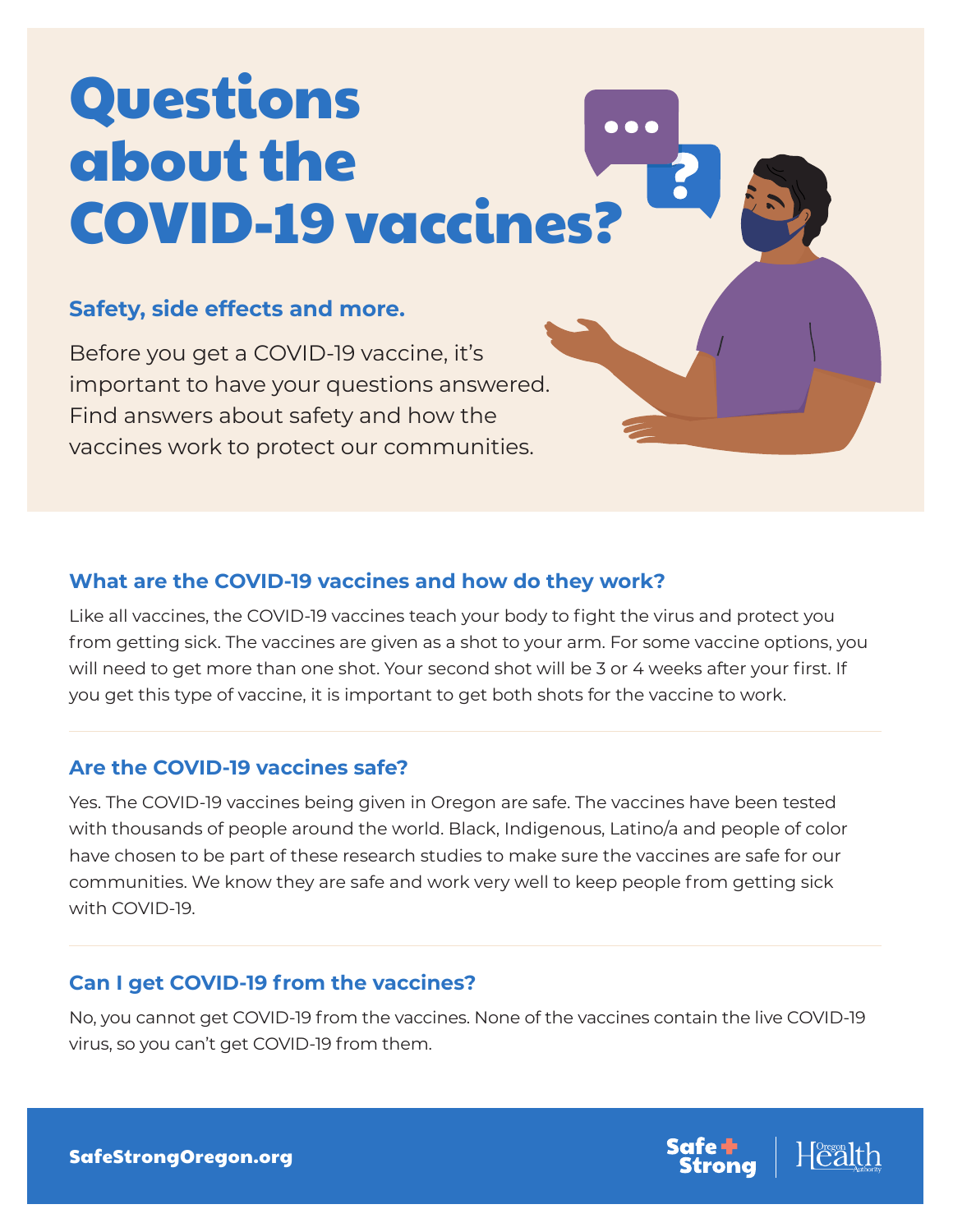#### **Are there any side effects?**

Some people have mild side effects, like a fever or tiredness. This is normal and doesn't mean you are sick. This means the vaccine is working to keep your body healthy. Your arm may feel sore where you got the shot.

#### **Do I need to keep wearing a mask after getting the vaccine?**

Yes. Until everyone is vaccinated, it's safest to keep wearing a mask, staying 6 feet apart and keeping groups small even after you get the vaccine, to make sure we are all protected.

#### **Do I have to pay for the vaccine?**

No, the vaccines are free for everyone, even if you don't have health insurance.

#### **Do I have to be a U.S. citizen to get the vaccine?**

No. Everyone can get the COVID-19 vaccine, no matter your immigration status. You may be asked for your name and phone number when you get the vaccine, but that information is private. It is important for everyone who lives in Oregon to get the vaccine.

#### **What is herd immunity?**

You may hear people talk about "herd immunity" or "community immunity." When you get the COVID-19 vaccine, your body can fight the virus. This is called "immunity." Community immunity happens when enough people have gotten the vaccines to stop the spread of the virus, protecting the whole community.

#### **Where can I learn more about the COVID-19 vaccines?**

To learn more about the COVID-19 vaccines, visit SafeStrongOregon.org/vaccines